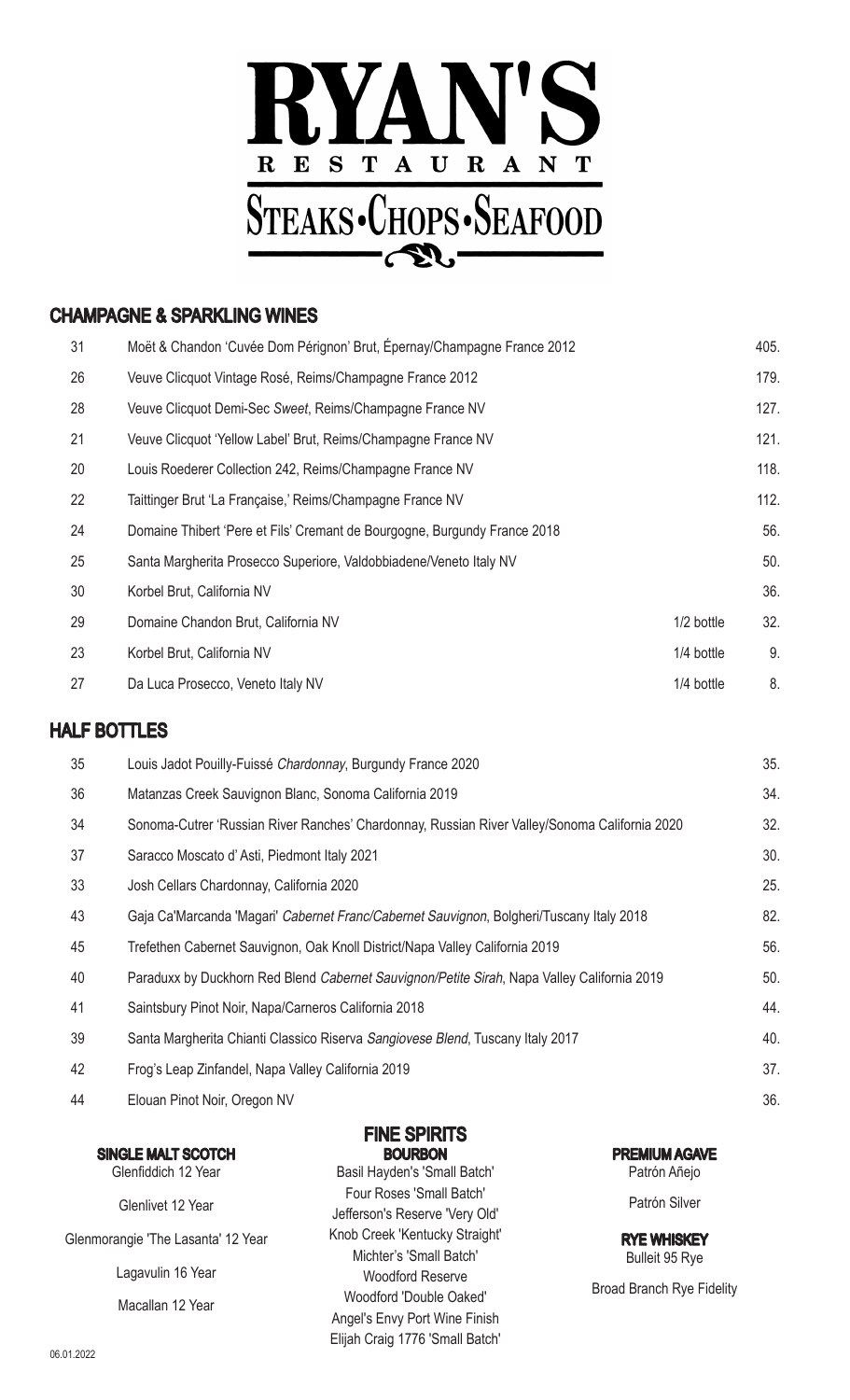#### RED WINES

## BORDEAUX STYLE RED BLENDS

| 213 | Justin 'Isosceles' Cabernet/Cab Franc/Merlot, Paso Robles California 2017                               |               | 116. |
|-----|---------------------------------------------------------------------------------------------------------|---------------|------|
| 201 | Trinchero Estate 'Forte' Red Blend Malbec/Cabernet Franc, Napa Vally California 2014                    |               | 112. |
| 217 | Trefethen 'Dragon's Tooth' Malbec/Cabernet/Petit Verdot, Oak Knoll District/Napa Valley California 2018 |               | 106. |
| 208 | Ferrari-Carano 'Tresor' Cabernet/Malbec/Petit Verdot, Alexander Valley/Napa Valley California 2015      |               | 92.  |
| 237 | Château Greysac Médoc Cru Bourgeois Merlot/Cabernet, Bordeaux France 2016                               |               | 58.  |
| 083 | Decoy by Duckhorn Red Blend Merlot/Cabernet, Sonoma California 2019                                     | glass $-16$ . | 55.  |
| 236 | J. Lohr 'Pure Paso' Red Blend Cabernet/Syrah, Paso Robles California 2018                               |               | 54.  |

### CABERNET SAUVIGNON

| 240 | Silver Oak Cabernet Sauvignon, Napa Valley California 2017                                      |               | 212. |
|-----|-------------------------------------------------------------------------------------------------|---------------|------|
| 265 | Quilt Reserve Cabernet Sauvignon, Napa Valley California 2016                                   |               | 172. |
| 258 | Mt. Brave Cabernet Sauvignon, Mt. Veeder/Napa Valley California 2018                            |               | 152. |
| 248 | Caymus Cabernet Sauvignon, Napa Valley California 2020                                          |               | 145. |
| 228 | Cakebread Cabernet Sauvignon, Napa Valley California 2019                                       |               | 142. |
| 224 | Stag's Leap Wine Cellars 'Artemis' Cabernet Sauvignon, Napa Valley California 2019              |               | 135. |
| 268 | Austin Hope Cabernet Sauvignon, Paso Robles California 2020                                     |               | 125. |
| 232 | Newton Unfiltered Cabernet Sauvignon, Napa Valley California 2017                               |               | 124. |
| 243 | Joseph Phelps Cabernet Sauvignon, Napa Valley California 2019                                   |               | 122. |
| 225 | Groth Cabernet Sauvignon, Oakville/Napa Valley California 2017                                  |               | 120. |
| 241 | Grgich Hills Estate Cabernet Sauvignon, Napa Valley California 2017                             |               | 118. |
| 220 | Trefethen Cabernet Sauvignon, Oak Knoll District/Napa Valley California 2018                    |               | 106. |
| 207 | Freemark Abbey Cabernet Sauvignon, Oakville/Napa Valley California 2018                         |               | 103. |
| 231 | The Prisoner Cabernet Sauvignon, Napa Valley California 2019                                    |               | 103. |
| 227 | Jordan Cabernet Sauvignon, Alexander Valley/Sonoma County California 2017                       |               | 102. |
| 226 | Frog's Leap Cabernet Sauvignon, Rutherford/Napa Valley California 2018                          |               | 100. |
| 269 | Sequoia Grove Cabernet Sauvignon, Rutherford/Napa Valley California 2018                        |               | 92.  |
| 203 | Canvasback by Duckhorn Cabernet Sauvignon, Red Mountain/Columbia Valley Washington 2018         |               | 75.  |
| 219 | Louis Martini Cabernet Sauvignon, Alexander Valley/Sonoma County California 2017                |               | 74.  |
| 239 | Robert Mondavi Cabernet Sauvignon, Napa Valley California 2019                                  |               | 70.  |
| 234 | Kendall-Jackson 'Grand Reserve' Cabernet Sauvignon, Sonoma County California 2019               |               | 66.  |
| 229 | Chateau Ste. Michelle 'Cold Creek Vineyard' Cabernet Sauvignon, Columbia Valley Washington 2018 |               | 62.  |
| 212 | Bonanza by Caymus Cabernet Sauvignon, California NV                                             |               | 58.  |
| 089 | St. Francis Cabernet Sauvignon, Sonoma California 2018                                          | glass $-16$ . | 55.  |
| 088 | Joseph Carr Cabernet Sauvignon, Paso Robles California 2018                                     | glass $-15$ . | 51.  |
| 090 | Josh Cellars 'Craftsman Collection' Cabernet Sauvignon, California 2019                         | glass $-13$ . | 43.  |
|     |                                                                                                 |               |      |

## ZINFANDEL & PETITE SIRAH

| 256 | Stags' Leap Winery Petite Sirah, Napa Valley California 2018                    |               | 72. |
|-----|---------------------------------------------------------------------------------|---------------|-----|
| 210 | Saldo by The Prisoner Wine Co. Zinfandel, Dry Creek/Amador/Sonoma California NV |               | 63. |
| 245 | Frog's Leap Zinfandel, Napa Valley California 2019                              |               | 62. |
| 242 | J. Lohr 'Tower Road' Petite Sirah, Paso Robles California 2018                  |               | 50. |
| 082 | The Federalist '1776' Zinfandel, Lodi California 2019                           | glass $-14$ . | 46. |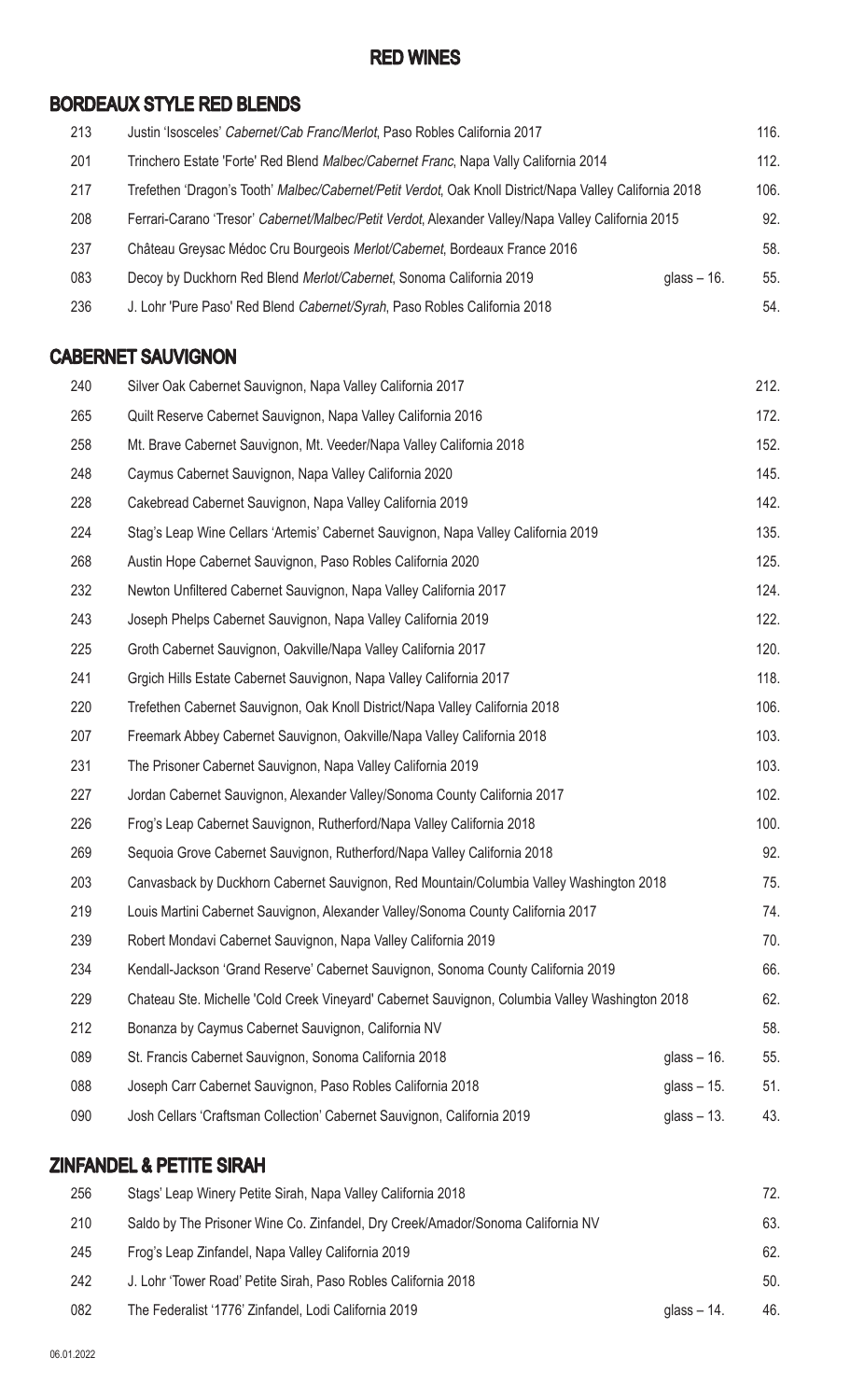#### RED WINES

### PINOT NOIR & BURGUNDY

| 202 | Patz & Hall 'Gap's Crown Vineyard' Pinot Noir, Sonoma Coast California 2015                        |               | 125. |
|-----|----------------------------------------------------------------------------------------------------|---------------|------|
| 247 | Belle Glos 'Clark & Telephone' Pinot Noir, Santa Maria Valley/Santa Barbara County California 2018 |               | 92.  |
| 233 | Lucienne by Hahn 'Lone Oak Vineyard' Pinot Noir, Santa Lucia Highlands California 2018             |               | 88.  |
| 266 | Penner-Ash Pinot Noir, Willamette Valley Oregon 2019                                               |               | 86.  |
| 252 | The Prisoner Pinot Noir, Sonoma Coast California 2019                                              |               | 80.  |
| 222 | Etude 'Grace Benoist Ranch' Pinot Noir, Napa/Carneros California 2018                              |               | 79.  |
| 235 | Saintsbury Pinot Noir, Napa/Carneros California 2019                                               |               | 72.  |
| 244 | Colene Clemens 'Margo' Pinot Noir, Chehalem Mountains Oregon 2018                                  |               | 68.  |
| 262 | Sokol Blosser Estate Pinot Noir, Dundee Hills/Willamette Valley Oregon 2019                        |               | 68.  |
| 260 | Böen Pinot Noir, Russian River Valley/Sonoma California 2019                                       |               | 64.  |
| 257 | Albert Bichot Bourgogne Vielles Vignes, Burgundy France 2020                                       |               | 57.  |
| 249 | Lange Pinot Noir, Willamette Valley Oregon 2020                                                    |               | 56.  |
| 253 | Meiomi Pinot Noir, Monterey/Santa Barbara/Sonoma California NV                                     |               | 54.  |
| 080 | Evolution by Sokol Blosser Pinot Noir, Willamette Valley Oregon 2020                               | glass $-13$ . | 44.  |
| 250 | Planet Oregon Pinot Noir, Willamette Valley Oregon 2020                                            |               | 42.  |
| 251 | Domaine Dubost 'Brouilly', Beaujolais/Burgundy France 2019                                         |               | 41.  |
| 081 | Carmel Road Pinot Noir, Monterey California 2019                                                   | glass $-12$ . | 38.  |

## ITALY & SPAIN

| 214 | Marchesi Antinori 'Tignanello' Super Tuscan Sangiovese/Cabernet Sauvignon, Tuscany Italy 2018 |               | 237. |
|-----|-----------------------------------------------------------------------------------------------|---------------|------|
| 223 | Gaja Brunello di Montalcino Sangiovese, Tuscany Italy 2014                                    |               | 155. |
| 230 | Demarie Barbaresco Nebbiolo, Piedmont Italy 2016                                              |               | 96.  |
| 263 | Bodegas Faustino Gran Reserva Tempranillo, Rioja Spain 2010                                   |               | 70.  |
| 221 | Il Fauno di Arcanum Super Tuscan Merlot/Cabernet Franc/Cabernet Sauvignon, Tuscany Italy 2018 |               | 62.  |
| 209 | Ruffino 'Ducale Tan' Chianti Classico Riserva Sangiovese Blend, Tuscany Italy 2018            |               | 55.  |
| 079 | Villa Antinori Toscana Rosso Sangiovese Blend, Tuscany Italy 2018                             | glass $-16$ . | 55.  |
| 204 | Marques de Riscal Reserva Tempranillo, Rioja Spain 2017                                       |               | 50.  |
| 206 | Prunotto 'Fiulot' Barbera d'Asti, Piedmont Italy 2018                                         |               | 43.  |

# SHIRAZ, SYRAH & RHÔNE STYLE BLENDS

| 254 | Domaine Grand Tinel 'Heres' Chateauneuf-du-Pape Grenache, Southern Rhône France 2016        |               | 143. |
|-----|---------------------------------------------------------------------------------------------|---------------|------|
| 255 | Domaine de Saint-Paul Chateauneuf-du-Pape Grenache Blend, Southern Rhône France 2016        |               | 91.  |
| 259 | Two Hands 'Angel's Share' Shiraz, Barossa Valley Australia 2020                             |               | 72.  |
| 246 | Board Track Racer by Mark Ryan 'The Shift' Red Syrah Blend, Columbia Valley Washington 2019 |               | 58.  |
| 261 | McPrice Meyers 'Right Hand Man' Syrah, Central Coast California 2019                        |               | 45.  |
| 087 | Domaine de l'Espigouette Côtes du Rhône Grenache, Southern Rhône Valley France 2019         | glass $-12$ . | 39.  |
|     |                                                                                             |               |      |

## MERLOT & MALBEC

| 216 | Duckhorn Merlot, Napa Valley California 2019                         |               | 95. |
|-----|----------------------------------------------------------------------|---------------|-----|
| 205 | Stags' Leap Winery Merlot, Napa Valley California 2018               |               | 67. |
| 215 | Markham Merlot, Napa Valley California 2018                          |               | 51. |
| 238 | Bodegas Renacer 'Punto Final' Reserve Malbec, Mendoza Argentina 2019 |               | 45. |
| 085 | Alpataco Malbec, Patagonia Argentina 2020                            | glass $-12$ . | 37. |
| 267 | RayLen Merlot, Yadkin Valley North Carolina 2018                     |               | 35. |
| 086 | Hayes Valley Merlot, Central Coast California 2019                   | glass $-11$ . | 35. |